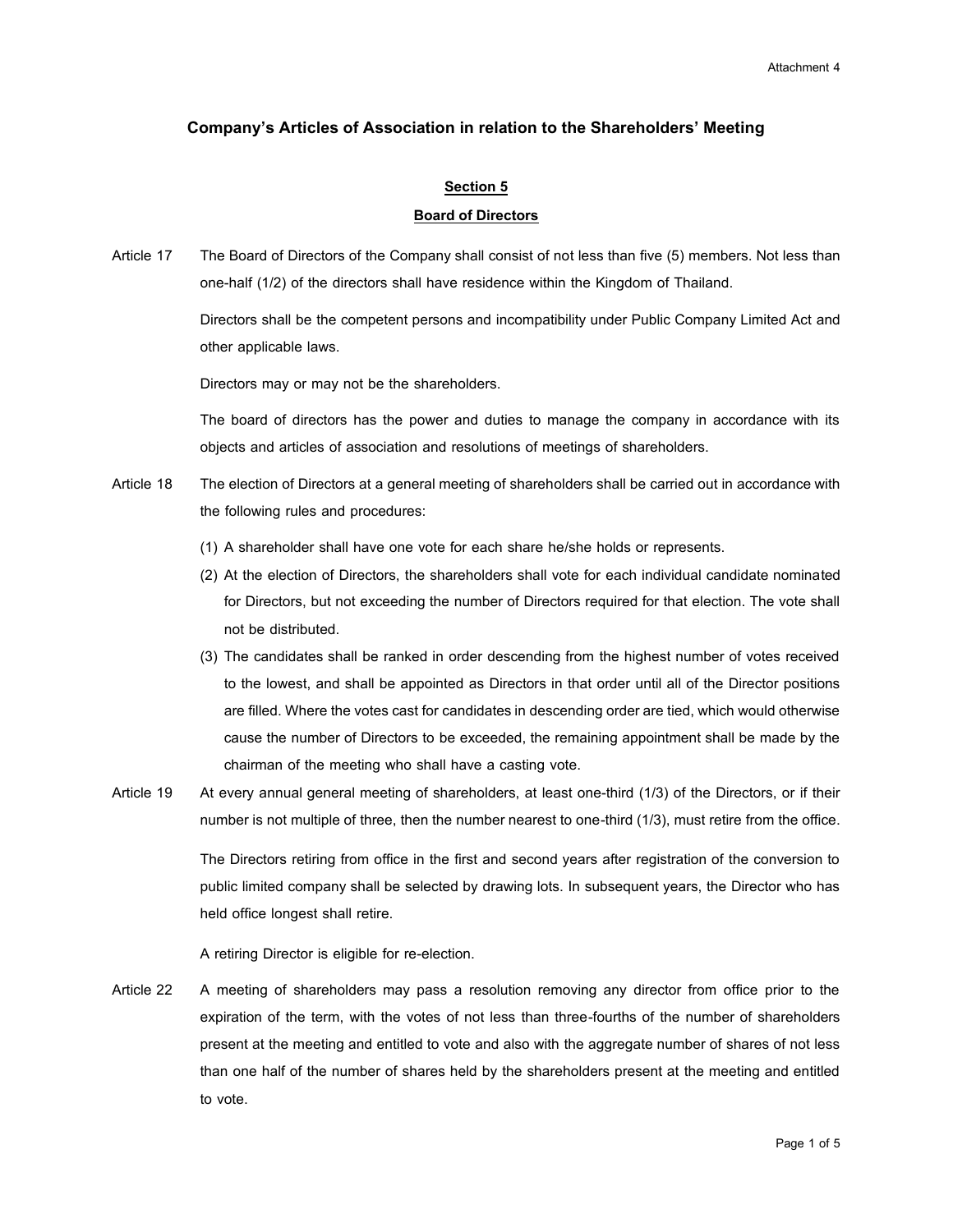Article 28 Directors shall not operate any similar business in competition to the business of the company, or become a partner in an ordinary or an unlimited partner in any limited partnership or a director in any private limited company or public limited company which operates the same business as the company, whether for his/her own or other persons' benefits, unless he/she has notified this matter in the shareholders' meeting before the approval of a resolution for his/her appointment.

# **Section 6**

#### **Shareholders' Meeting**

- Article 33 An annual general meeting of shareholders shall be held within four (4) months after the end of the accounting year of the Company. Any other shareholders' meeting shall be called "Extraordinary General Meeting". The Board of Directors may call an Extraordinary General Meeting whenever it is appropriate. One or more shareholder(s) holding not less than ten (10) percent of the total issued shares may request in writing to the Board of Directors to hold an extra-ordinary meeting of shareholders at any time but they shall clearly specify reasons for such request in the notice. In such case, the Board of Directors must hold a meeting of shareholders within forty-five (45) days from the date of receipt of the notice.
- Article 34 In calling a shareholder meeting, the Board of Directors shall prepare a written notice of the meeting. The notice shall state the place, date, time, agenda of the meeting and the matters to be proposed to the meeting in reasonable details by indicating clearly whether it is the matter proposed for acknowledgement, for approval or for consideration, as the case may be, including the related opinions of the Board of Directors. The said notice shall be delivered to the shareholders and the Registrar under the public limited companies' law for their information at least seven (7) days prior to the date of the meeting. The notice of meeting shall be also published in a newspaper for three (3) consecutive days at least three (3) days prior to the meeting date.
- Article 35 In a shareholders' meeting, a quorum shall be constituted by at least twenty-five (25) shareholders present in person or by proxy (if any) or half (1/2) of all shareholders representing up to one-third (1/3) of all issued shares.

If within one (1) hour from the time fixed for the shareholders' meeting, the required quorum is not constituted, the meeting, if called by a request of shareholders, shall be dissolved. If such meeting is not called by the shareholders' request, another meeting shall be convened, and a notice of the meeting shall be sent to the shareholders not less than seven (7) days prior to the meeting date. At such meeting, no quorum shall be required.

Article 36 The Chairman of the Board of Directors shall preside over the shareholders' meeting. In the event that the Chairman is unavailable or unable to perform his/her duties, the Vice Chairman shall act as the presiding Chairman. If the Vice Chairman is unavailable or unable to perform his/her duties, the shareholders present at the meeting shall elect one of their members to be the presiding Chairman.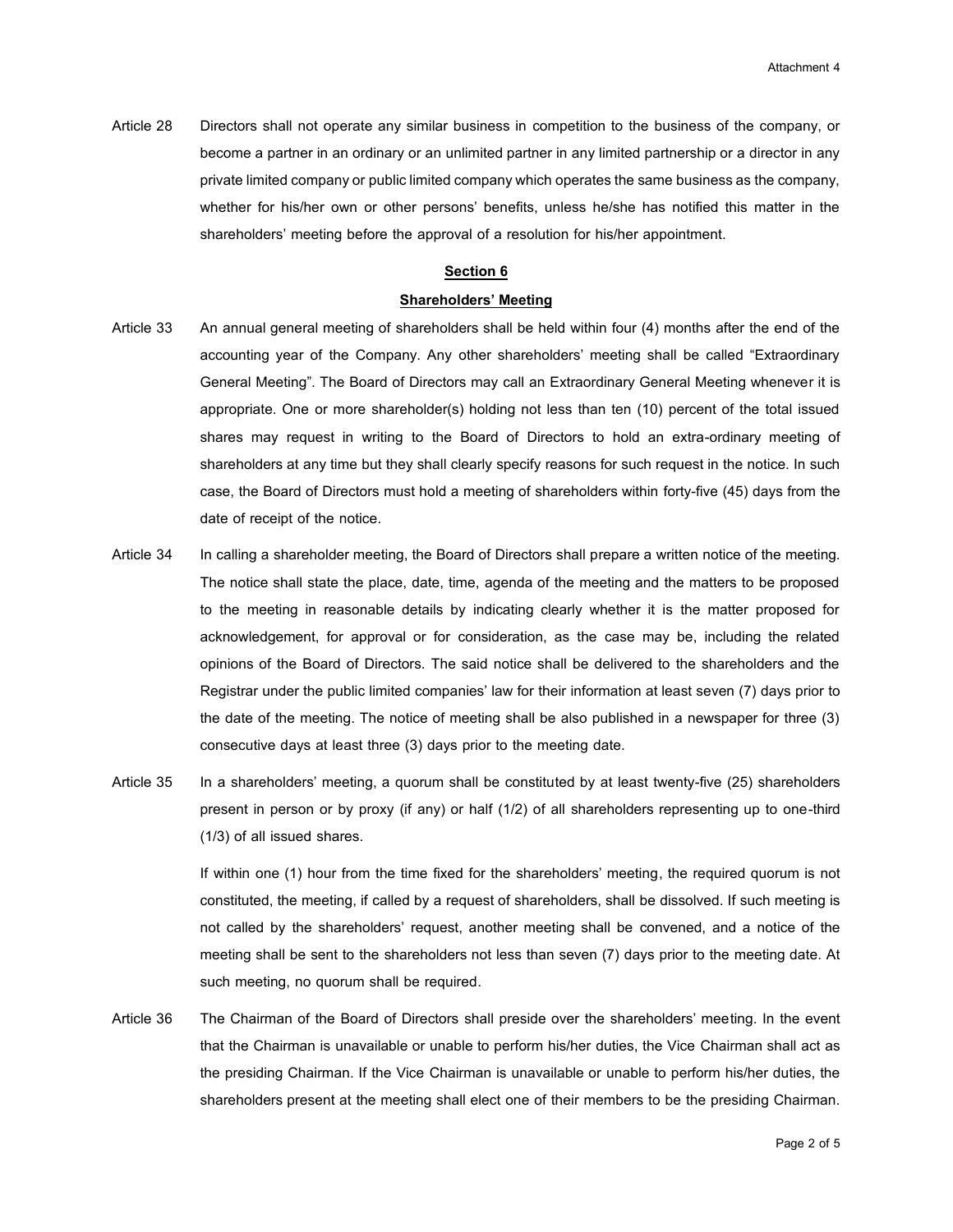- Article 37 In voting, the subscribers shall have votes equal to the number of shares subscribed by them. One share is entitled to one vote. Shareholders who have conflict of interest in any specific agenda shall abstain from the vote. Beside the director's election agenda, a resolution of the shareholders' meeting shall be approved as follows:
	- 1. For ordinary case, by a majority vote of the shareholders present and cast the vote. In case of a tie, the Chairman of the shareholders' meeting shall have a casting vote.
	- 2. Directors' remuneration case requires no less than two third (2/3) of the total number of votes of shareholders who attend the meeting.
	- 3. The resolutions of the general meeting of shareholders in the following cases require no less than three quarters (3/4) of the total number of votes of shareholders who attend the meeting with the right to vote:
		- (a) sale or transfer of the whole or important parts of the business of the Company;
		- (b) purchase or acceptance of transfer of the business of other companies or private companies by the Company;
		- (c) entering into, amending, or terminating contracts with respect to the granting of a lease of the whole or important parts of the business of the Company, or the amalgamation of the business with other persons with the purpose of profit and loss sharing;
		- (d) amendment to the memorandum of association or the articles of association;
		- (e) increase of capital, reduction of capital
		- (f) dissolution of the company
		- (g) issuance of debentures;
		- (h) amalgamation
- Article 38 The agenda of an annual general meeting shall include the followings:
	- (1) to acknowledge the Board of Director' s report showing the company's performance during the previous year;
	- (2) to consider and approve the balance sheet or statement of financial position and the statement of profit and loss as at the end of the fiscal year;
	- (3) to consider the allocation of profit and the dividend payment;
	- (4) to elect new director in replacement of the former director who retires by rotation, and specify the remuneration of the Board of Directors;
	- (5) to appoint the auditor and specify the audit fee;
	- (6) to consider other business.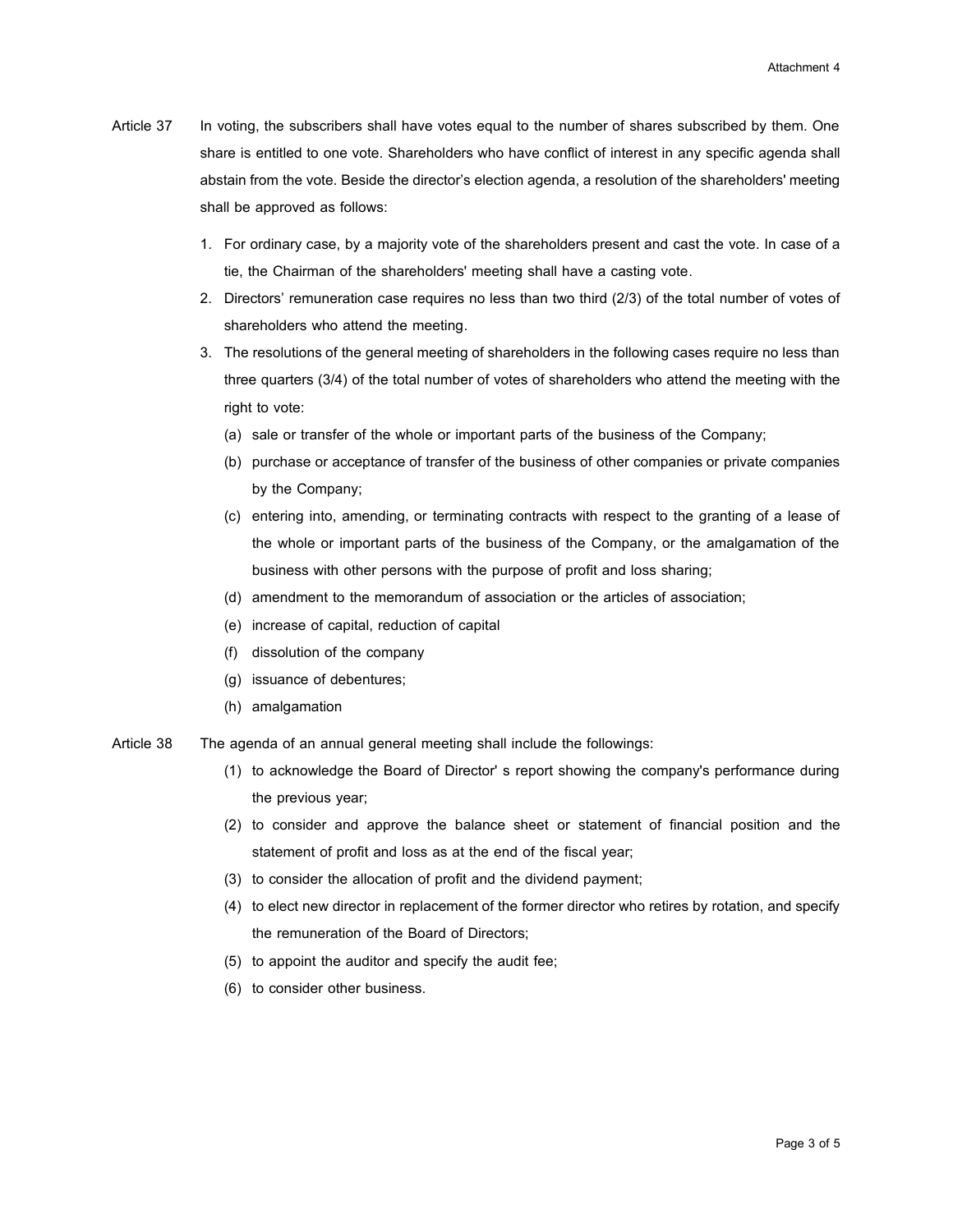### **Section 7**

#### **Accounting, Finance and Audit**

- Article 41 The Board of Directors shall arrange for the preparation of a balance sheet and a statement of profit and loss as at the end of the fiscal year for submission to the shareholders at the annual general meeting for consideration and approval. The Board of Directors must submit the balance sheet and statement of profit and loss to be audited by the auditor before submission of the same to the meeting of shareholders.
- Article 42 The Board of Directors shall send the following documents to the shareholders together with the notice of the annual general meeting:
	- (1) a copy of the audited balance sheet and statement of profit and loss, together with the auditor's report; and
	- (2) an annual report of the Board of Directors and supporting documents of the report.
- Article 43 The auditor must not be a director, member, employee or a person holding any office of the company.
- Article 44 The auditor has the right to prepare written explanations for submission to a meeting of shareholders and is obligated to be present at every meeting of shareholders at which a balance-sheet, a profit and loss account and any problem concerning accounts of the company is scheduled to be considered, for giving shareholders explanations on the auditing, and the company shall also furnish the auditor with the company's reports and documents which are to be received by shareholders at such meeting of shareholders.

#### **Section 8**

#### **Dividend and Reserves**

Article 45 Dividends shall not be paid other than out of profits. If the Company remains to have the accumulated loss, no dividends shall be distributed.

> Dividends shall be distributed according to the number of shares on an equal basis. Payment of dividends shall be approved by the shareholders' meeting.

- Article 46 The payment of dividend shall be made within one (1) month from the date of approval by the shareholders' meeting or the Board of Directors' meeting, as the case may be. The Company shall send notice to inform the shareholders and to publish the dividend payment notice on newspaper for not less than three (3) consecutive days.
- Article 47 If the Company has yet to issue of all of its registered shares or has registered the increase of capital, it may make dividend payments in full or in part by way of issuing new ordinary shares to the shareholders, with the approval of the shareholders' meeting.